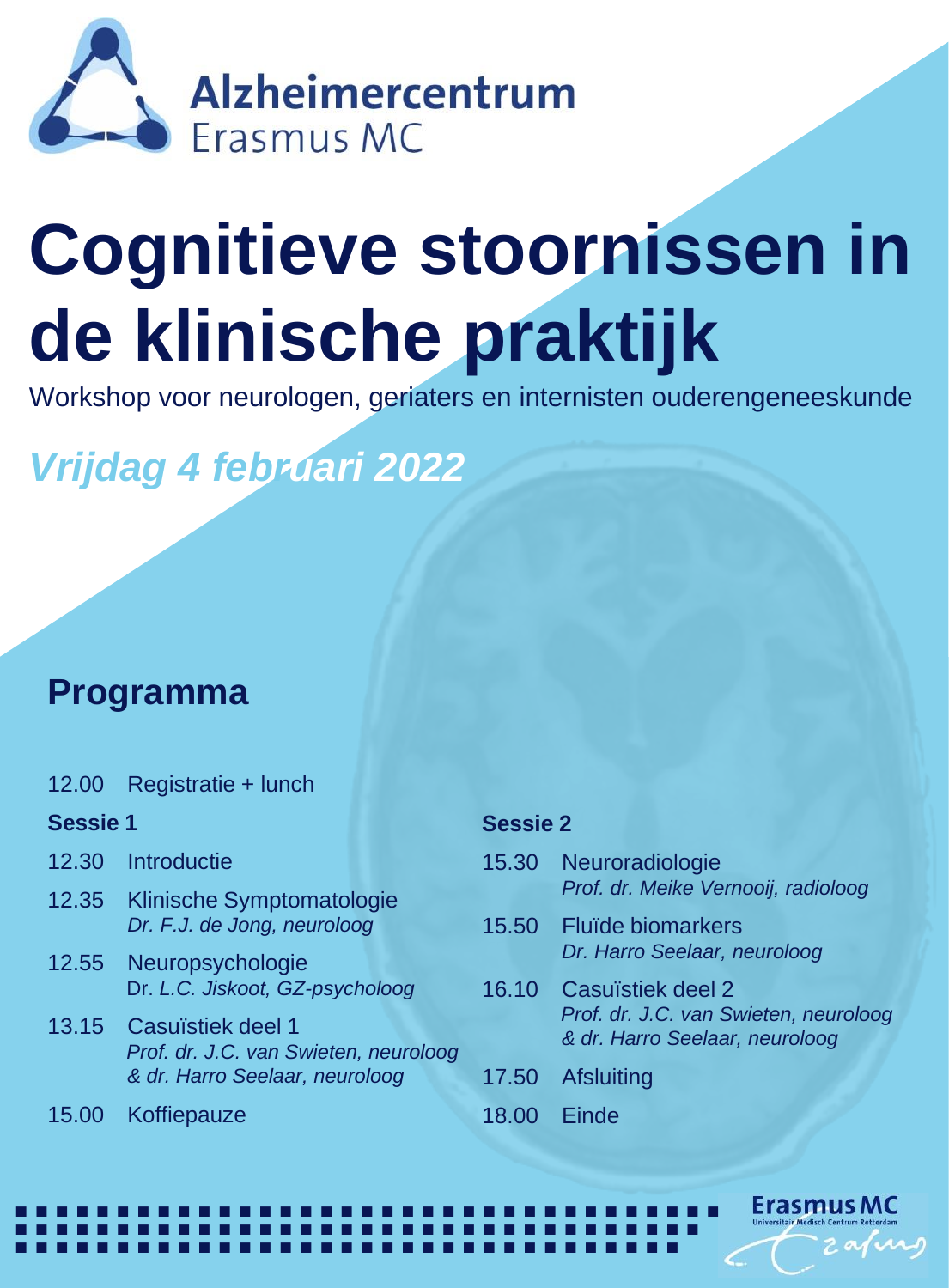

# **Cognitieve stoornissen in de klinische praktijk**

Workshop voor neurologen, geriaters en internisten ouderengeneeskunde

## *Vrijdag 4 februari 2022*

### **Programma**

12.00 Registratie + lunch

#### **Sessie 1**

- 12.30 Introductie
- 12.35 Klinische Symptomatologie *Dr. F.J. de Jong, neuroloog*
- 12.55 Neuropsychologie Dr. *L.C. Jiskoot, GZ-psycholoog*
- 13.15 Casuïstiek deel 1 Prof. dr. *J.C. van Swieten, neuroloog & dr. Harro Seelaar, neuroloog*

a a a a a a a a a a a a a a a a a a a a a a a a a a a a a a a a a a a a a a a a a a a a a a a a a a a a a a a a a a a a a a a a a a a a a a a a a a a a a a a a a a a a a a a a a a a a a a a a a a a a a a

a a a a a a a a a a a a a a a a a a a a a a a a a a a a a a a a a a a a a a a a a a a a a a a a a a a a a a a a a a a a a a a a a a a a a a a a a a a a a a a a a a a a a a a a a a a a a a a a a a a a a a

### **Sessie 2**

15.30 Neuroradiologie *Prof. dr. Meike Vernooij, radioloog*

**Erasmus MC** 

**Erasmus MC** 

- 15.50 Fluïde biomarkers *Dr. Harro Seelaar, neuroloog*
- 16.10 Casuïstiek deel 2 Prof. dr. *J.C. van Swieten, neuroloog & dr. Harro Seelaar, neuroloog*
- 17.50 Afsluiting
- 18.00 Einde

15.00 Koffiepauze